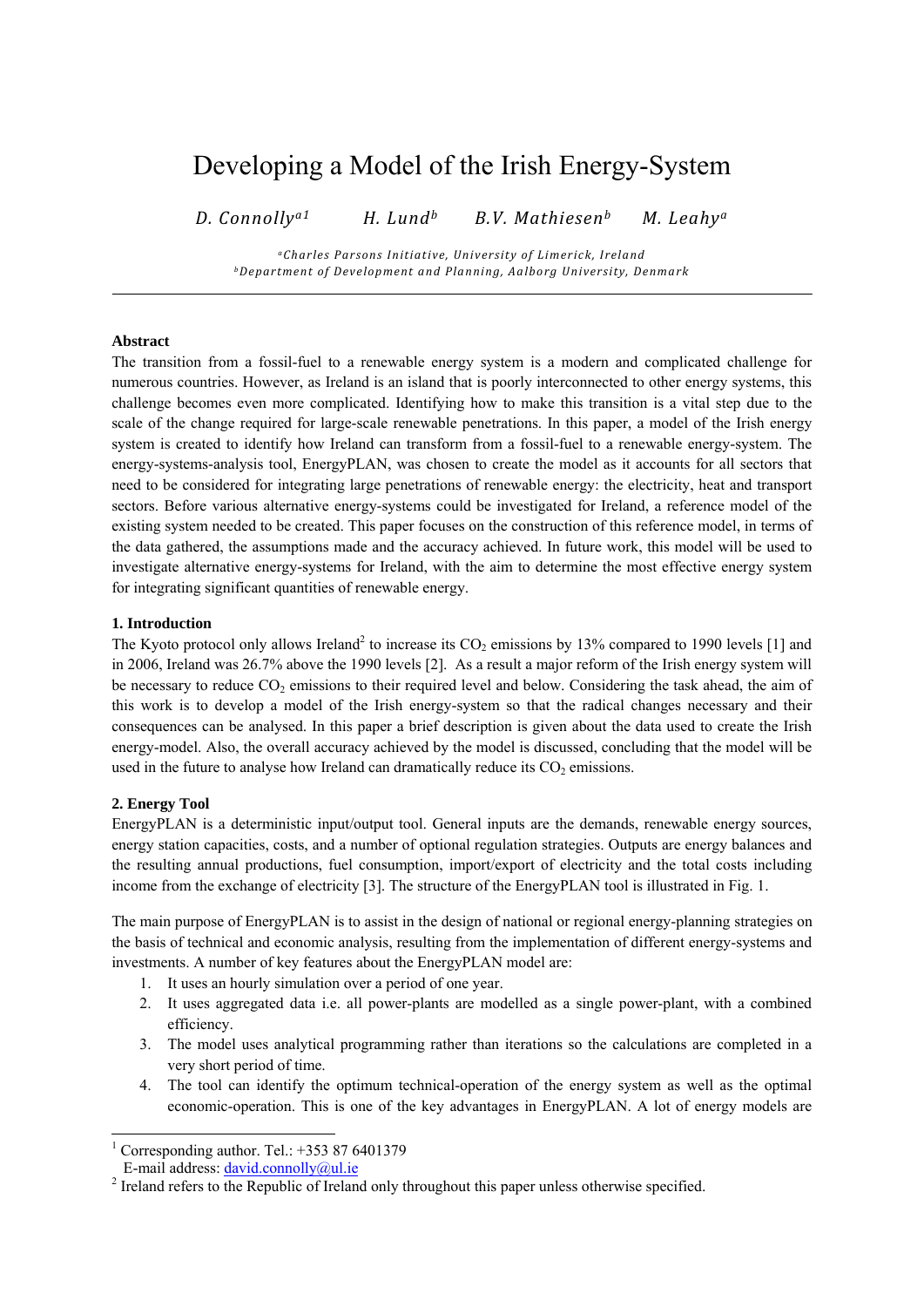capable of optimising an energy system based on costs. However, EnergyPLAN can optimise the energy system based on the technical operation of its components. This is very useful as it eliminates the constraints imposed by existing financial-infrastructures when analysing future alternatives. Furthermore, the EnergyPLAN model is also able to model the energy system according to the costs if required, so a comparison can be made with and without existing infrastructures.

A more detailed description of the EnergyPLAN model can be found at [4], while a complete review of energysystem-analysis tools for analysing national energy-systems in discussed in [5].



**Fig. 1: The structure of the EnergyPLAN model [3]** 

#### **3. Data Used**

In order to create the EnergyPLAN model of Ireland, a number of inputs were necessary including electricity demand, power-plant capacities, renewable-energy production, individual demands, industrial demand, transport demand and more. Below is a brief description about how this data was gathered. The year 2007 was chosen to build a reference model of Ireland as it was the most recent complete year at the time the model was developed. The reference model is then compared to the actual performance of the system in 2007 to ensure the model is accurate.

#### *3.1. Electricity Demand*

To simulate the electricity demand, the EnergyPLAN models needs the total annual-electricity-demand and also the hourly distribution for this demand. The hourly electricity-demand for 2007 was obtained from the Irish Transmission System Operator (TSO), EirGrid [6], and subsequently, the total annual-electricity-demand was derived from this data as 28.48 TWh.

#### *3.2. Conventional PowerPlants*

Combined heat and power (CHP) and district heating are two key elements within the EnergyPLAN model. However, at present there is no district heating on the Irish energy-system. Therefore, to simulate the power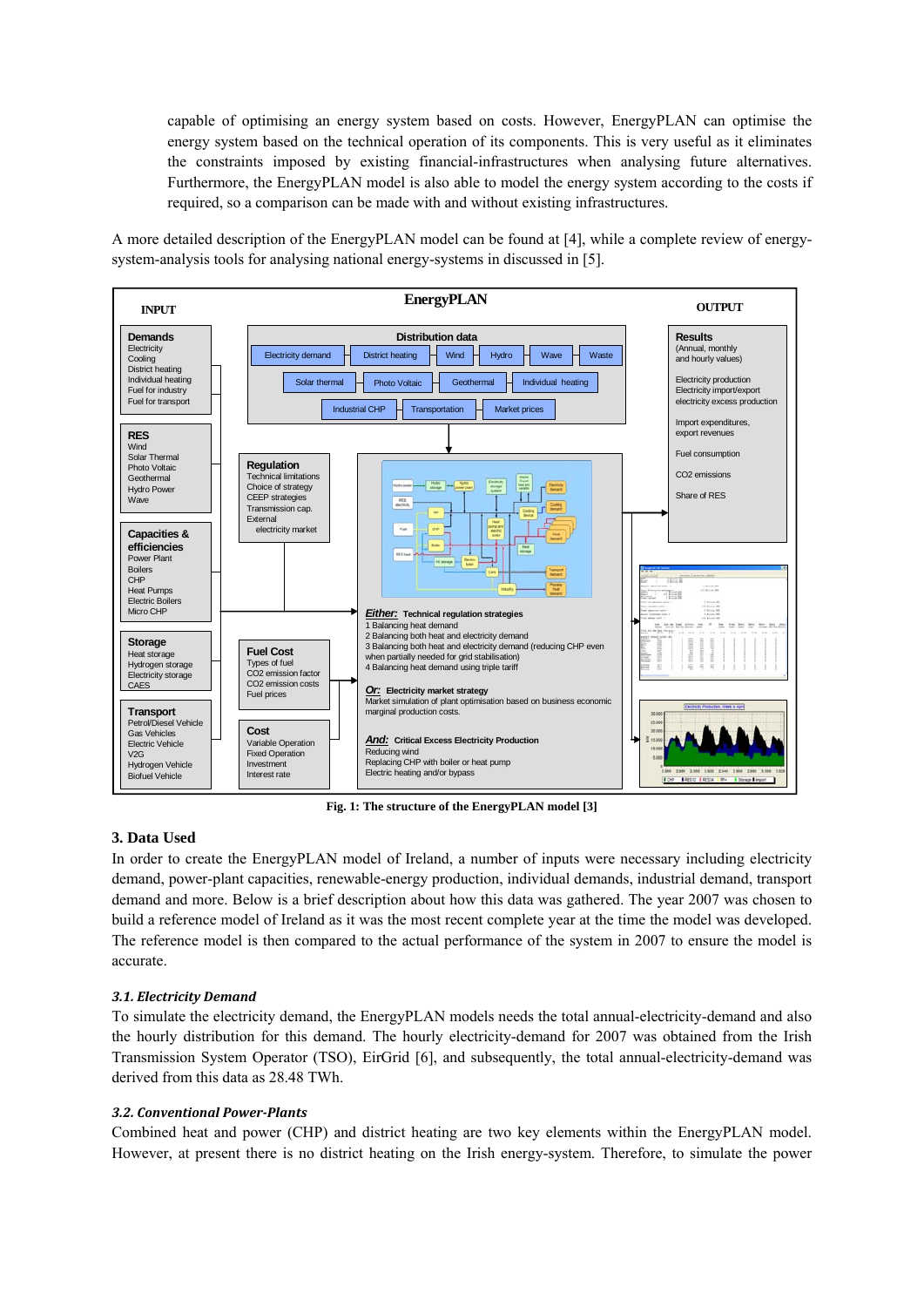plants in the Irish energy-system, only conventional power-plants needed to be considered. The inputs necessary for the model were:

- 1. Cumulative power-plant capacity on the Irish electricity network
- 2. Cumulative power-plant efficiency on the Irish electricity network
- 3. Cumulative efficiency of the power-plants in each fuel-type
- 4. Energy generated from power-plants of different fuel-type
- 5.  $CO<sub>2</sub>$  emissions from the power-plants of different fuel-type

The capacity of power-plants was obtained from the Irish TSO, EirGrid [6], as 6,445 MW. The efficiency of the entire power-plant system was identified using the Irish Energy Balance [7].

# *3.3. Renewable Energy*

The renewable-energy parameters required for the EnergyPLAN model are:

- 1. The type of renewable energy in question
- 2. The installed capacity of the renewable resource
- 3. The distribution profile (hourly for one year)

The various forms of renewable energy that need to be considered for the Irish reference model are wind, hydro power and solar thermal. Solar thermal will be discussed later as it is part of the individual's energy requirements, and does not contribute to a common grid like wind and hydro.

For wind energy, the installed wind-capacity and the hourly wind-output for 2007 were obtained from EirGrid [6]. This was also used to evaluate the total wind-energy produced in 2007 which was 1.93 TWh. The data required to create the hydro simulation was:

- 1. The hydro-power capacities which are displayed in Table 1, were obtained from the EirGrid [6].
- 2. The total annual-electricity generated from Irish hydro-power in 2007, which was obtained from the Irish energy-balance as 0.66 TWh [7].
- 3. The hourly distribution of the hydro power generated in 2007, which was created using the hourly output from the hydro stations for 2007 (obtained from two Irish TSO's<sup>3</sup> [6, 8]).

| Power Capacity of hydro stations in the Republic of Ire |                |  |  |  |
|---------------------------------------------------------|----------------|--|--|--|
| Hydro Facility                                          | Power Capacity |  |  |  |
|                                                         | (MW)           |  |  |  |
| Ardnacrusha                                             | 86             |  |  |  |
| Erne                                                    | 65             |  |  |  |
| Lee                                                     | 27             |  |  |  |
| Liffey                                                  | 38             |  |  |  |
| Total                                                   | 216            |  |  |  |

#### **Table 1 Power Capacity of hydro stations in the Republic of Ireland**

#### *3.4. Storage*

Pumped-Hydroelectric Energy Storage (PHES) is the only large-scale energy storage in use in Ireland. Only one facility exists which is called Turlough Hill and located in Co. Wicklow [9]. To model PHES in the EnergyPLAN model, the following parameters are necessary:

- 1. Pump Efficiency
- 2. Turbine Efficiency
- 3. Pump Capacity
- 4. Turbine Capacity
- 5. Storage Capacity

From the 2007 Irish Energy Balance [7], the round-trip efficiency of Turlough Hill,  $\eta_{TH}$ , was calculated using,

$$
\eta_{TH} = \frac{E_{OUT}}{E_{IN}}\tag{2}
$$

<sup>&</sup>lt;sup>3</sup> EirGrid [6] provided the data for January to October of 2007, and SEMO [8] provided the data for November and December of 2007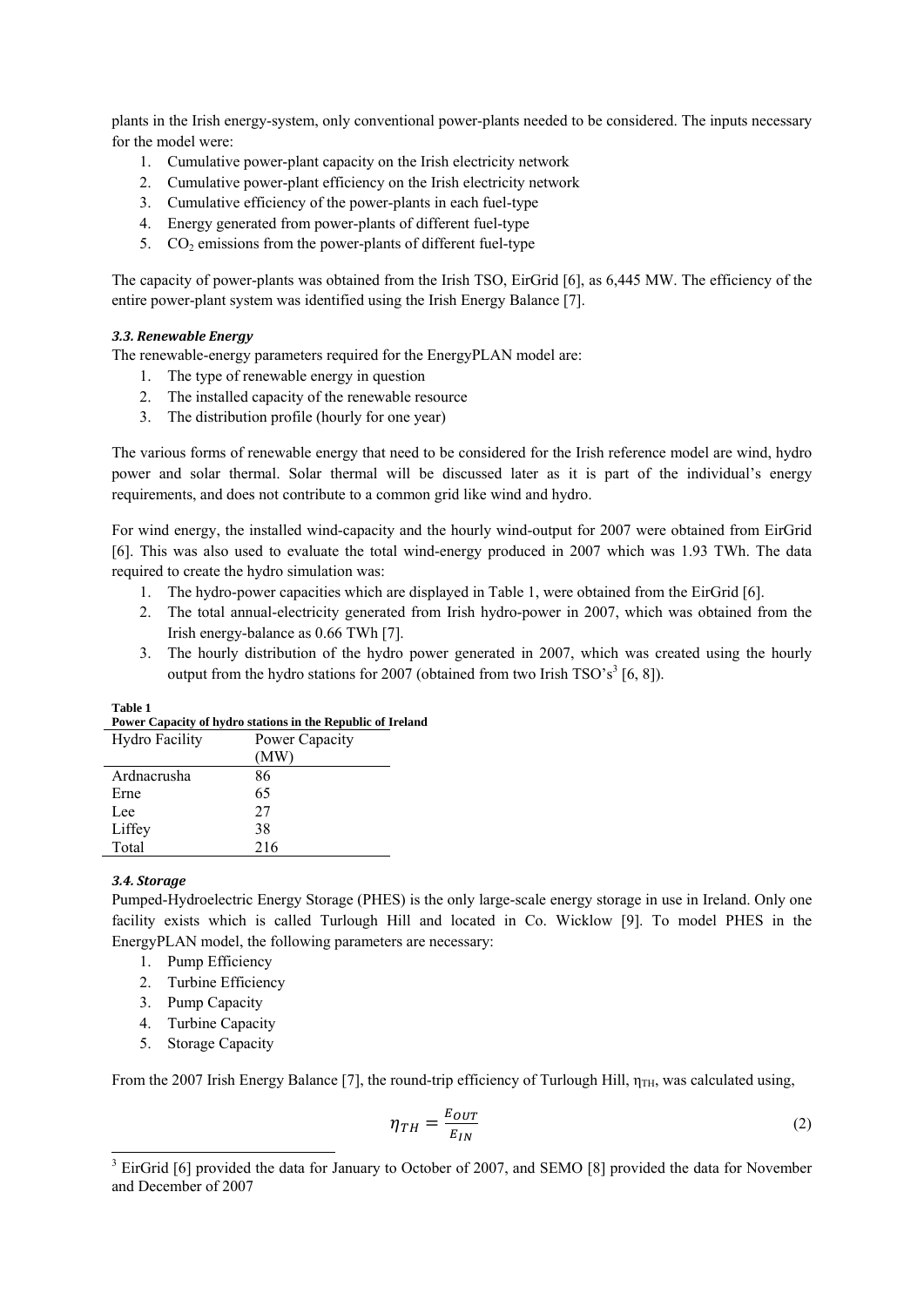where  $E_{\text{OUT}}$  was the total electricity produced from Turlough Hill in 2007 and  $E_{\text{IN}}$  is the total electricity consumed by Turlough Hill in 2007. The resulting round-trip-efficiency was 63.9%. However, no details could be obtained for the pump and turbine individually. Therefore, the pump efficiency was inputted as 75% and the turbine efficiency as 85.2%, resulting in a round-trip-efficiency of 63.9% (0.75\*0.852) which was the value calculated using Equation 2.

The Turlough Hill storage facility was contacted directly to obtain the pump/turbine power capacities as well as the storage capacity of the facility. The pump capacity is 272.8 MW, the turbine capacity is 292 MW, the head was 285.75 m and the volume of water that can be stored in the upper reservoir is 2.3 million  $m<sup>3</sup>$ . Using these details the storage capacity was calculated using

$$
S = \frac{\rho g H V \eta}{3600} \tag{3}
$$

where  $\rho$  is the density of water, 1000 kg/m<sup>3</sup>, g is acceleration due to gravity, 9.81 m/s<sup>2</sup>, H is the head, V is the volume of water and η is the efficiency of the turbine (which is 85.2%). The resulting storage capacity was calculated at 1.525 GWh.

#### *3.5. Individual*

Below is a description of the energy consumption defined for the residential and commercial sectors within Ireland. Only heat consumed by individuals needs to be accounted for here as the electricity and transport requirements are specified elsewhere. Therefore, the three inputs needed in the EnergyPLAN model are:

- 1. The total annual consumption of each fuel by individuals (fuels are oil, natural gas, peat/coal and electricity)
- 2. The boiler efficiencies for each fuel
- 3. An hourly heat-distribution for the year 2007

The fuel consumed by the residential and commercial sectors for heating was obtained in the Irish energybalance [7] and are outlined in Table 2. For the boiler efficiencies, the Building Energy Rating (BER) documentation [10] provided by the Irish energy agency, Sustainable Energy Ireland (SEI), was consulted. This documentation is used by assessors to complete energy ratings for homes in Ireland. Therefore, it provided the typical type and efficiency of different domestic boilers used in Ireland which is also displayed in Table 2.

|                | Energy consumed by individuals and boiler efficiencies [7, 10] |                   |                   |                          |  |
|----------------|----------------------------------------------------------------|-------------------|-------------------|--------------------------|--|
| Fuel           | Residential                                                    | Commercial        | Total Individual  | <b>Boiler Efficiency</b> |  |
|                | Consumption (TWh)                                              | Consumption (TWh) | Consumption (TWh) | $(\%)$                   |  |
| <b>Biomass</b> | 0.26                                                           | 0.09              | 0.35              | 02                       |  |
| Coal / Peat    | 5.6                                                            | 0.3               | 5.9               | 60                       |  |
| Natural Gas    | 6.9                                                            | 3.9               | 10.8              | 84                       |  |
| Oil            | 3.1                                                            | 6.4               | 19.5              |                          |  |

**Table 2 Energy consumed by individuals and boiler efficiencies [7, 10]** 

Electricity used for heating was not available from the Irish energy-balance. However, within a report completed by SEI, it was found that 14% of all domestic electricity is used for space heating and 23% of domestic electricity is used for hot water [11]. In a separate report by SEI, it was found that 12% of commercial electricity was used for heating [12]. From the 2007 Irish energy-balance, the electricity consumed in the residential and commercial sectors were identified as 8.064 TWh and 8.711 TWh respectively. Therefore, using these figures it was concluded that  $4.029$  TWh  $(0.37*8.064 + 0.12*8.711)$  of electricity was used for individual heating in Ireland.

#### *3.6. Solar Thermal*

There are two types of solar thermal in the EnergyPLAN model: Solar thermal that contributes to district heating and solar thermal for individual households. At present, only individual solar-thermal energy is used in Ireland and hence it is discussed in this section under the individual's heating-demands. The inputs required for the EnergyPLAN model are the:

1. The total solar-thermal-production for 2007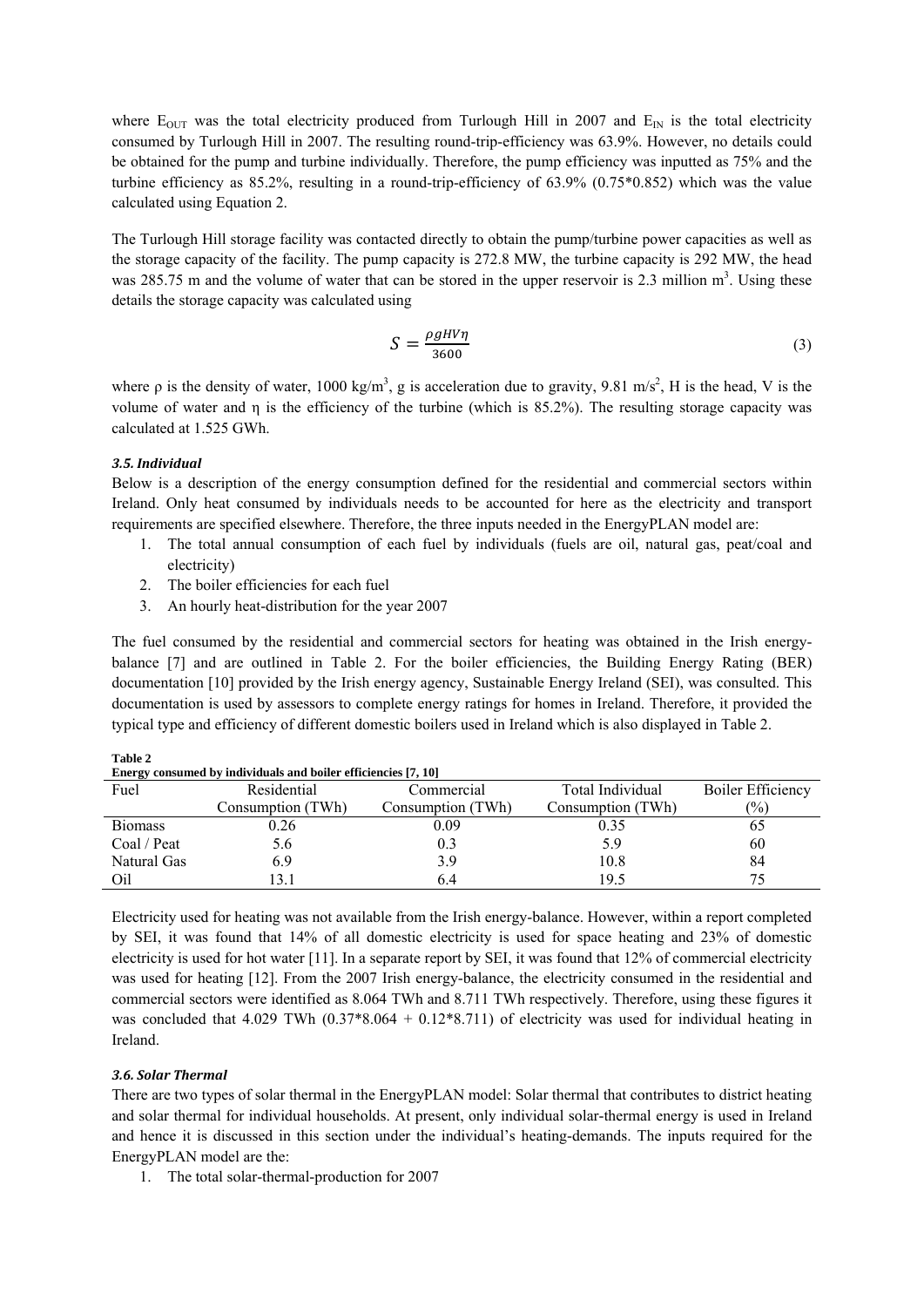- 2. Hourly distribution of the solar-thermal production in 2007
- 3. Solar-thermal share

The total solar-production in Ireland for 2007 was got from the 2007 Irish energy-balance [7] as 0.015 TWh. For the distribution, an attempt was made to obtain the hourly power-output from a solar panel for an existing installation<sup>4</sup> in Ireland, but this could not be obtained. As a result, a solar-thermal output distribution that was constructed for Denmark was used [13], as the solar radiation in Denmark is very similar to the solar radiation in Ireland [14]. This solar-thermal distribution was created by a Danish energy consultancy, PlanEnergi [15] for the 2030 Danish Energy-Plan [16, 17]. The distribution represents the production from an individual-solarthermal installation of 4.4  $m<sup>2</sup>$  during a typical Danish year. The production is calculated on the basis of a consumption of 150 litres per day, heated from 10°C to 55°C in combination with a 200 litre storage tank. The 4.4 m<sup>2</sup> represents a solar-thermal installation designed for hot water and some contribution to space heating.

The final input required for the EnergyPLAN model was the solar share. This is the percentage of homes in Ireland that have a solar-thermal system installed. To estimate this in Ireland, data was obtained from SEI [18]: SEI stated that there was  $33{,}600 \text{ m}^2$  of domestic-solar-thermal panels installed in Ireland by the end of 2007. SEI also stated that a typical solar-thermal installation for individuals in Ireland uses  $5 \text{ m}^2$  of solar-thermal panels. Therefore it was calculated that there are approximately 6,720 homes in Ireland with a solar installation. From the 2006 census in Ireland, it was stated that there are 1,469,521 homes in Ireland [19]. Consequently, it was concluded that there is a solar-thermal system in 0.45% of Irish homes.

# *3.7. Industry*

Industrial energy requirements are also considered separately in the EnergyPLAN model. The inputs required for this area are:

- 1. Consumption of each fuel: coal/peat, oil, natural gas and biomass
- 2. Electricity produced from industrial CHP
- 3. Heat produced from industrial CHP
- 4. Distribution of electricity/heat from industrial CHP

The quantity of each fuel consumed within industry was found in the 2007 Irish energy-balance [7] and is displayed in Table 3. For electricity production from industrial CHP, the statistics department within SEI provided a breakdown of existing CHP plants as well as the energy they produced. A total of 0.93 TWh was exported from CHP installations to the grid in Ireland in 2007. There is currently no heat provided by industrial CHP to a district-heating network so no data was gathered for this area.

Since the industrial CHP in Ireland was not controlled by the TSO, the distribution used for Industrial CHP was inputted as a constant. This means that the output from Industrial CHP was simply constant during the entire simulation. This is a proxy for modelling a production that cannot be controlled.

| Table 3<br>Fuel consumed within the industrial sector in Ireland for 2007 [7] |      |  |  |
|-------------------------------------------------------------------------------|------|--|--|
| Industrial Consumption (TWh)<br>Fuel                                          |      |  |  |
| <b>Biomass</b>                                                                | 195  |  |  |
| Coal / Peat                                                                   | 1.72 |  |  |
| Natural Gas                                                                   | 10.4 |  |  |
| Oil.                                                                          | 14.8 |  |  |

#### *3.8. Transport*

**Table 3** 

To model the Irish transport-sector in EnergyPLAN, the only input required was the consumption of the various fuels in this sector: they are jet fuel, diesel, petrol and biomass. This data was also available from the 2007 Irish energy-balance [7].

<sup>&</sup>lt;sup>4</sup> Solar-thermal output can be found by measuring the inlet and outlet temperatures of the collector, and also the flow rate.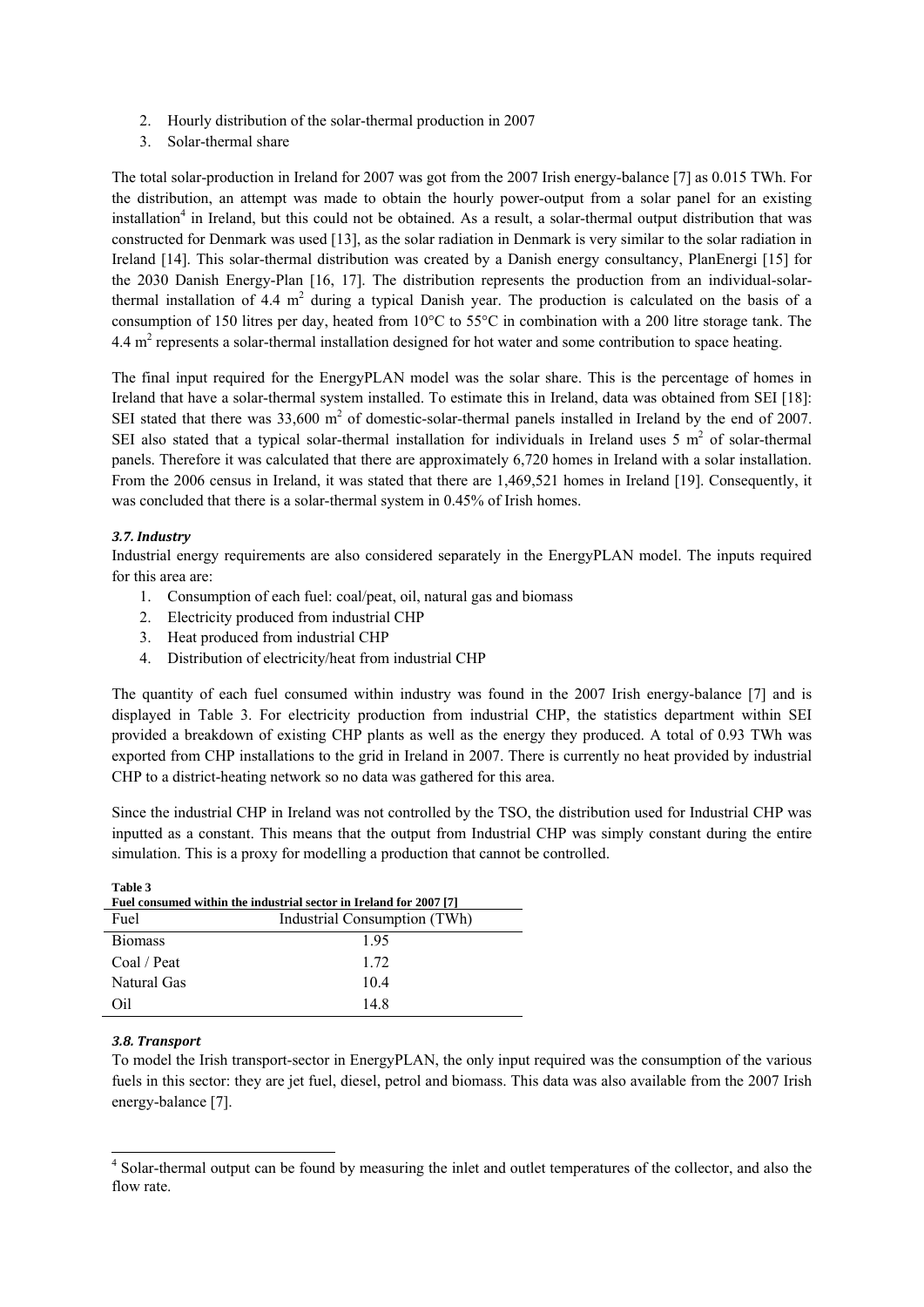| Table 4<br>Fuel consumed within the transport sector in Ireland for 2007 [7] |                              |  |  |  |
|------------------------------------------------------------------------------|------------------------------|--|--|--|
| Fuel                                                                         | Industrial Consumption (TWh) |  |  |  |
| <b>Biomass</b>                                                               | 0.25                         |  |  |  |
| Diesel                                                                       | 313                          |  |  |  |
| Jet Fuel                                                                     | 12.1                         |  |  |  |
| Petrol                                                                       | 223                          |  |  |  |

# *3.9. Import/Export of Electricity*

The model can simulate the import and export of electricity based on the optimal technical performance of the energy system. However, for the reference system, a forced import/export has to be included to represent the actual performance of the energy system in the reference year, in this case 2007. To do this, the following inputs are required:

- 1. The net transfer of electricity in/out of the energy system (exports are positive and imports are negative)
- 2. The hourly distribution of the imported/exported electricity

The Republic of Ireland is only interconnected to Northern Ireland. Therefore, to simulate the imported/exported electricity in 2007, the hourly distribution of imported/exported electricity from/to Northern Ireland was obtained from EirGrid [6] and SEMO [8]. This data showed that 1.31 TWh more electricity was imported than exported in 2007, with a total of 1.39 TWh imported and 0.08 TWh exported. These values were added to the EnergyPLAN model.

#### *3.10. CO2 Emission Factors*

In the EnergyPLAN model, three  $CO<sub>2</sub>$  emission factors are required: one for coal, oil and natural gas. However, in this study coal and oil do not just account for a single fuel but instead, they account for a group of fuels. The coal category represents peat and coal as were modelled as a single fuel: this is a method which has been carried out in previous models of the Irish energy-system [20] due to the similar power-plant efficiencies and  $CO<sub>2</sub>$ emissions of the two fuels. The oil category represents a number of different types of oil including kerosene, diesel, coke etc. Therefore, the  $CO<sub>2</sub>$  emission factors for coal and oil were calculated based on fuel consumptions from the Irish energy-balance  $[7]$ , and  $CO<sub>2</sub>$  emission factors recommended by SEI  $[21]$  for the various fuel they represent. In conclusion, the  $CO<sub>2</sub>$  emission factor used for coal/peat was 100.63 kg/GJ (see Table 5), for oil was 73.19 kg/GJ (see Table 6) and for natural gas was 57.1 kg/GJ [21].

| CO <sub>2</sub> emission factor for coal/peat |             |                         |                       |  |  |
|-----------------------------------------------|-------------|-------------------------|-----------------------|--|--|
| Fuel                                          | Consumption | Consumption             | $CO2$ Emission Factor |  |  |
|                                               | TWh) [7]    | $(\% \text{ of Total})$ | $(kg/GJ)$ [21]        |  |  |
| Coal                                          | 17.425      | 65.09                   | 94.6                  |  |  |
| Milled Peat                                   | 6.186       | 23.11                   | 116.7                 |  |  |
| Sod Peat                                      | 2.167       | 8.09                    | 104                   |  |  |
| <b>Briquetted Peat</b>                        | 0.992       | 3.71                    | 98.9                  |  |  |
| Total                                         | 26.77       | 100.00                  | 100.63                |  |  |

**Table 5**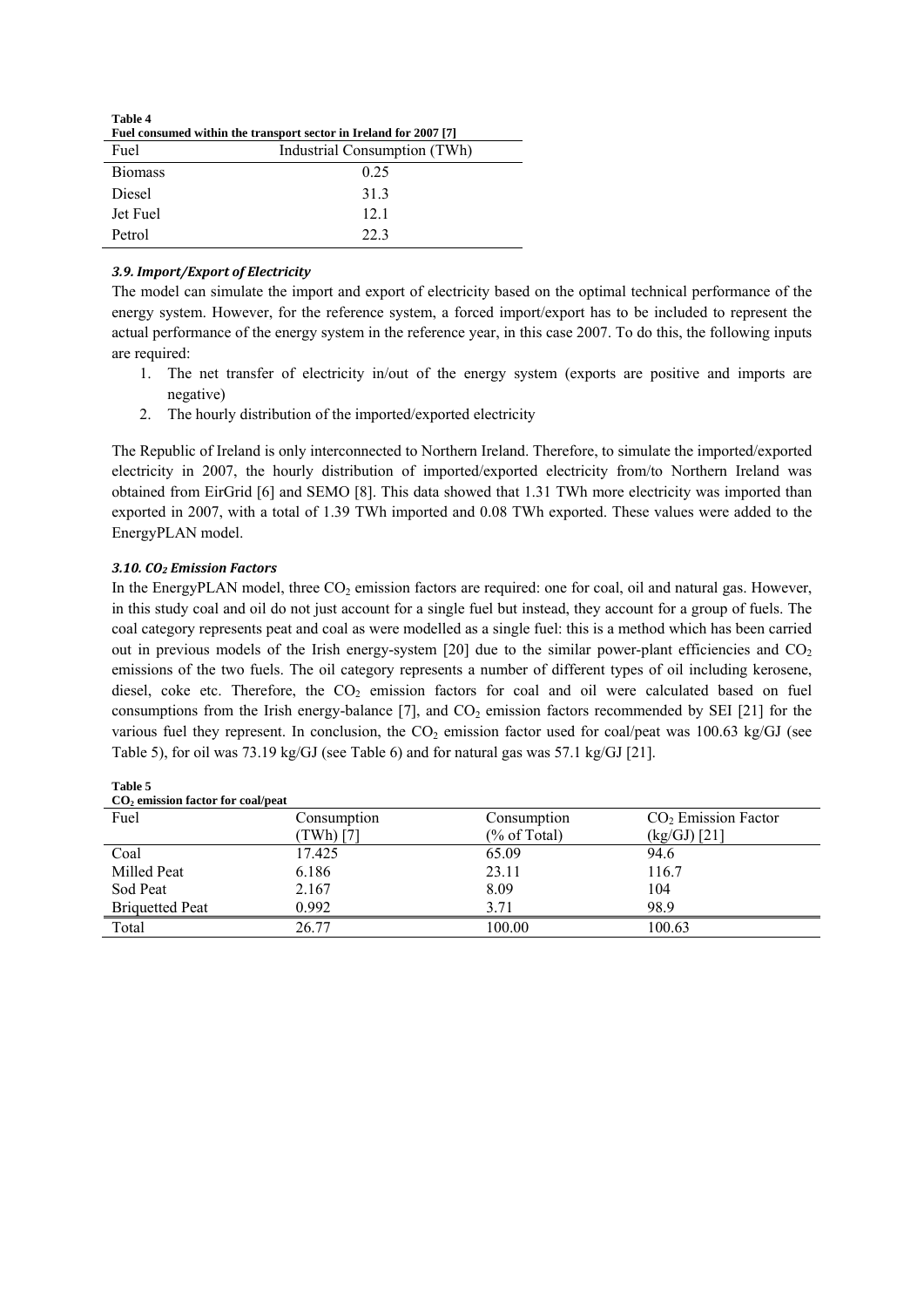| $CO2$ emission factor for oil |             |              |                       |
|-------------------------------|-------------|--------------|-----------------------|
| Fuel                          | Consumption | Consumption  | $CO2$ Emission Factor |
|                               | TWh) [7]    | (% of Total) | (kg/GJ) [21]          |
| Gasoline                      | 17.425      | 21.40        | 70                    |
| Kerosene                      | 10.620      | 10.18        | 71.4                  |
| Jet Kerosene                  | 12.134      | 11.63        | 71.4                  |
| Fuel Oil (Residual Oil)       | 8.528       | 8.17         | 76                    |
| LPG                           | 1.856       | 1.78         | 63.7                  |
| Gasoil                        | 45.230      | 43.35        | 73.3                  |
| Coke                          | 3.637       | 3.49         | 100.8                 |
| Naphtha                       | 0.012       | 0.01         | 73.3                  |
| Total                         | 104.342     | 100.00       | 73.19                 |

# *3.11. Summary*

**Table 6** 

In summary, once the data gathered above was inserted into the EnergyPLAN model, it represented the electricity, heat and transport sectors of the Irish energy system for the year 2007. Once the simulation was run, the results were compared to actual values in the year 2007.

#### **4. Results**

**Table 7** 

Once the inputs were completed the EnergyPLAN model was run using a Technical Optimisation<sup>5</sup>. Subsequently, a comparison was made between the actual figures obtained from 2007 and results created by the EnergyPLAN model. The first parameter that was compared was the distribution of the electricity demand which can be seen in Table 7. It is evident that the results from EnergyPLAN provide a very accurate representation of the electricity demand in Ireland for 2007.

| Comparison of Average-Monthly Electricity-Demands obtained from the EnergyPLAN model and actual values for 2007 |                                            |                 |                    |                      |  |
|-----------------------------------------------------------------------------------------------------------------|--------------------------------------------|-----------------|--------------------|----------------------|--|
| Month                                                                                                           | Average-Monthly Electricity-Demand<br>(MW) |                 | Difference<br>(MW) | Difference<br>$(\%)$ |  |
|                                                                                                                 | Actual 2007                                | EnergyPLAN 2007 |                    |                      |  |
| January                                                                                                         | 3564                                       | 3559            | $-5$               | $-0.14$              |  |
| February                                                                                                        | 3576                                       | 3573            | $-3$               | $-0.09$              |  |
| March                                                                                                           | 3414                                       | 3386            | $-28$              | $-0.82$              |  |
| April                                                                                                           | 3079                                       | 3084            | 5                  | 0.18                 |  |
| May                                                                                                             | 3029                                       | 3025            | -4                 | $-0.14$              |  |
| June                                                                                                            | 2991                                       | 2970            | $-21$              | $-0.71$              |  |
| July                                                                                                            | 2937                                       | 2947            | 10                 | 0.34                 |  |
| August                                                                                                          | 2964                                       | 2960            | -4                 | $-0.15$              |  |
| September                                                                                                       | 3094                                       | 3105            | 11                 | 0.36                 |  |
| October                                                                                                         | 3279                                       | 3281            | $\overline{c}$     | 0.07                 |  |
| November                                                                                                        | 3515                                       | 3508            | $-7$               | $-0.2$               |  |
| December                                                                                                        | 3531                                       | 3519            | $-12$              | $-0.35$              |  |

Once it was verified that the electricity demand was being simulated correctly, the electricity production was compared. As seen in Table 8, the total-electricity generated from the various production units is very similar in both the actual 2007 figures and the results from the EnergyPLAN model. The only significant difference occurred for wind power production, which is most likely attributed to the variation in installed capacity at the beginning and end of  $2007^6$ .

<sup>&</sup>lt;sup>5</sup> A technical optimisation in the EnergyPLAN model simulates the energy system so that the minimum fossilfuel is consumed.

<sup>6</sup> There was an 8.5% increase in wind capacity in Ireland in 2007 from 723.8 MW to 785.2 MW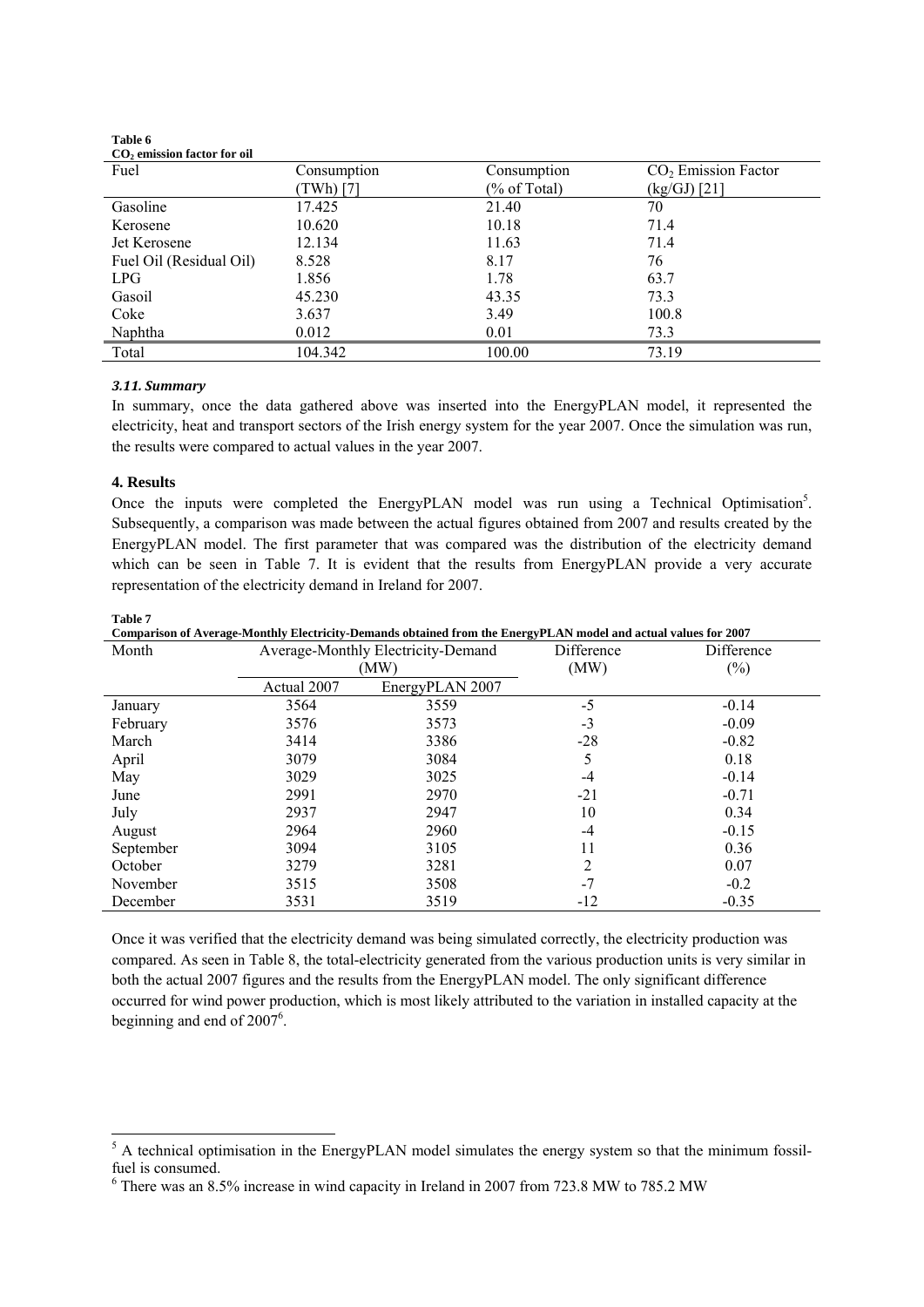**Table 8** 

**Comparison of electricity produced for Ireland in 2007 and the EnergyPLAN simulation** 

|                 | Comparison of titularly produced for it traing in 2007 and the Entrept EATV simulation |                            |            |               |  |  |
|-----------------|----------------------------------------------------------------------------------------|----------------------------|------------|---------------|--|--|
| Production Unit | 2007 Production                                                                        | EnergyPLAN Production 2007 | Difference |               |  |  |
|                 | (TWh) [7]                                                                              | (TWh)                      |            |               |  |  |
|                 |                                                                                        |                            | TWh        | $\frac{0}{0}$ |  |  |
| Power Plants    | 23.56                                                                                  | 23.54                      | 0.02       | 0.08          |  |  |
| Wind Power      | 1.96                                                                                   | 2.04                       | 0.08       | 4.08          |  |  |
| Hydro Power     | 0.66                                                                                   | 0.66                       |            |               |  |  |
| Industrial CHP  | 0.93                                                                                   | 0.93                       |            |               |  |  |

Subsequently, the total fuel-consumption within the Irish energy-system was compared with those calculated in the EnergyPLAN model. As seen in Table 9, the actual 2007 total fuel-consumption and the predicted total fuelconsumption for 2007 by the EnergyPLAN model are very similar for all fuels. The largest relative-difference occurred for biomass at 2.17%.

| Table 9                                                                            |
|------------------------------------------------------------------------------------|
| Comparison of total fuel consumed in Ireland in 2007 and the EnergyPLAN simulation |

| Fuel           | 2007 Fuel Consumption | $-$<br>EnergyPLAN Fuel | Difference |      |
|----------------|-----------------------|------------------------|------------|------|
|                | TWh)                  | Consumption            | TWh        | $\%$ |
| <b>Biomass</b> | 2.77                  | 2.83                   | 0.06       | 2.17 |
| Coal/Peat      | 25.70                 | 25.69                  | 0.01       | 0.04 |
| Natural Gas    | 49.92                 | 50.29                  | 0.37       | 0.74 |
| Oil            | 105.22                | 104.42                 | 0.80       | 0.76 |
| Renewables     | 2.65                  | 2.69                   | 0.04       | 1.51 |

Finally, the  $CO_2$  emissions for Ireland in 2007 and the  $CO_2$  emissions from the EnergyPLAN simulation were compared with one another. The total energy-related  $CO<sub>2</sub>$  emission for Ireland in 2007 were calculated using fuel consumptions from the Irish energy-balance [7] and emission factors from SEI [21], as seen in Table 10. The results in Table 10 indicate that 46.8 Mt of  $CO<sub>2</sub>$  was emitted in Ireland in 2007 due to energy-related activities. In comparison, the EnergyPLAN model calculated the CO<sub>2</sub> emissions for Ireland in 2007 as 47.16 Mt. This is only 0.77% (0.36 Mt) higher than those calculated from the statistics, and thus indicates that EnergyPLAN is providing an accurate representation of the Irish energy system.

#### **Table 10**

CO<sub>2</sub> emissions for Ireland in 2007 and CO<sub>2</sub> emissions from the EnergyPLAN simulation

| Fuel                    | Consumption | $CO2$ Emission Factor | CO <sub>2</sub> Emitted (Mt) |
|-------------------------|-------------|-----------------------|------------------------------|
|                         | (TWh) [7]   | $(kg/GJ)$ [21]        |                              |
| Electricity             | 25.867      | 150.83                | 14.05                        |
| Coal                    | $4.354*$    | 94.6                  | 1.48                         |
| Sod Peat                | 2.167       | 104                   | 0.81                         |
| Peat Briquettes         | 0.992       | 98.9                  | 0.35                         |
| Gasoline                | 22.325      | 70                    | 5.63                         |
| Kerosene                | 10.62       | 71.4                  | 2.73                         |
| Jet Kerosene            | 12.134      | 71.4                  | 3.12                         |
| Fuel Oil (Residual Oil) | $4.295*$    | 76                    | 1.18                         |
| LPG                     | $1.853*$    | 63.7                  | 0.42                         |
| Gasoil                  | 45.188*     | 73.3                  | 11.92                        |
| Coke                    | 3.637       | 100.8                 | 1.32                         |
| Naphtha                 | 0.012       | 73.3                  | 0.003                        |
| Natural Gas             | 18.424*     | 57.1                  | 3.79                         |
| Total                   |             |                       | 46.80                        |

\*Excludes fuel required for electricity generation